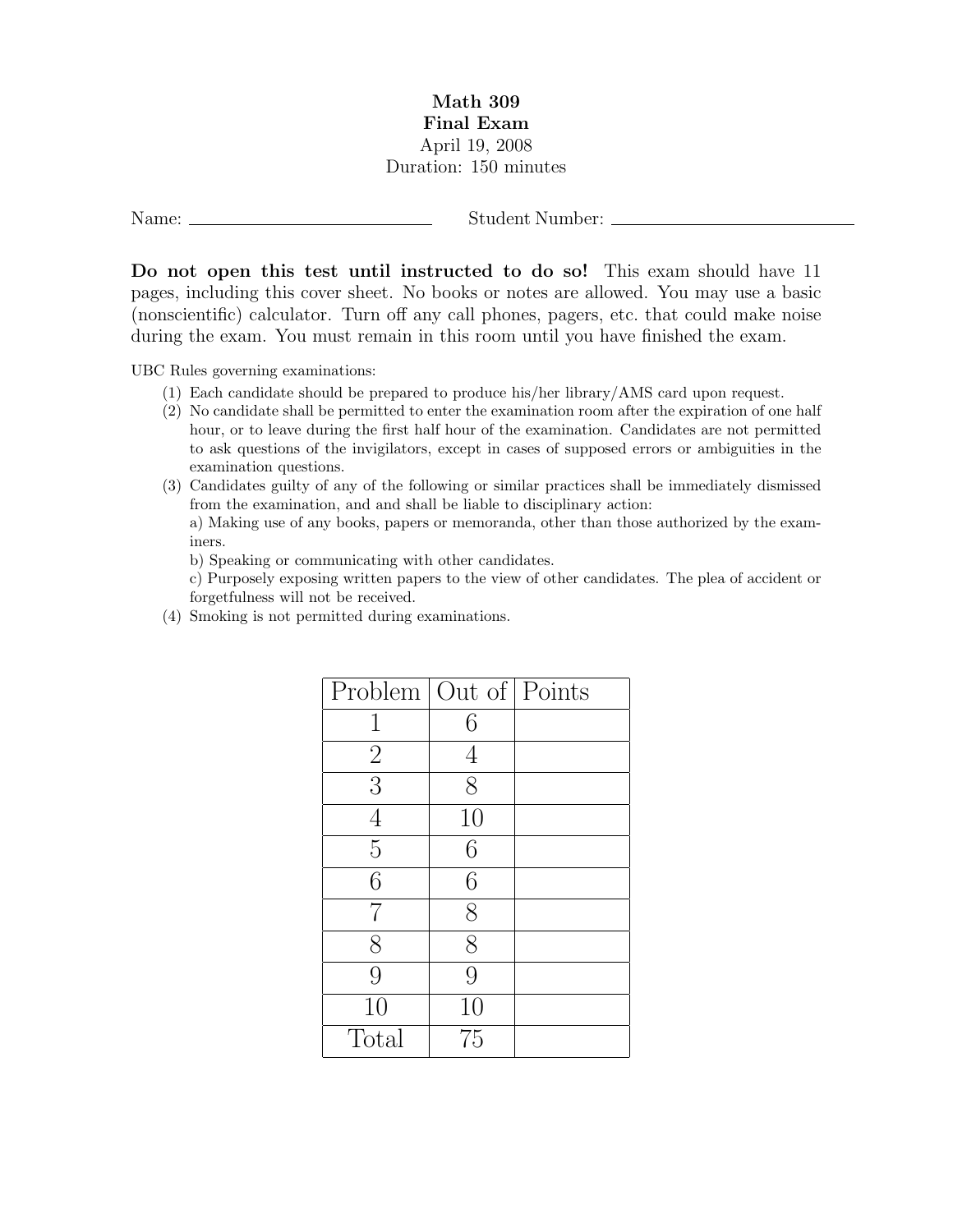## 1. Short Answer

No justification needed. Clearly indicate your final answer.

 $(6 \text{ pts})$  1 (a) What is the best move for X in the following game of Klein bottle tic-tactoe?



(b) Indicate where to cut the Klein bottle to wind up with two annuli (regular tubes).



(c) Indicate where to cut the Klein bottle to wind up with two Möbius bands.

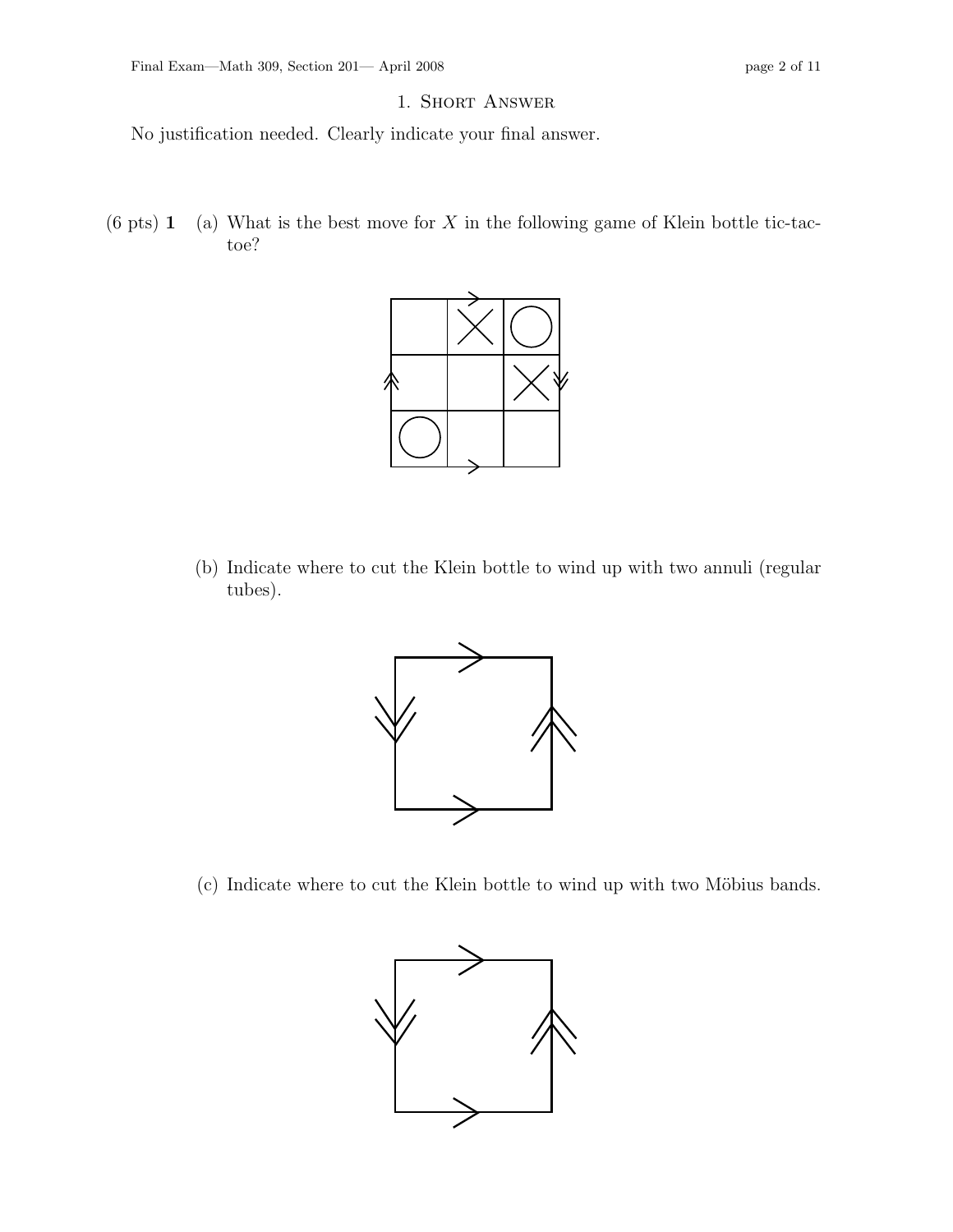(4 pts) 2 For each of the following figures, state what symmetry type tthe figure is, and write the result of the combination of symmetries  $r^{10}mr^2mr^3m$  in standard form.

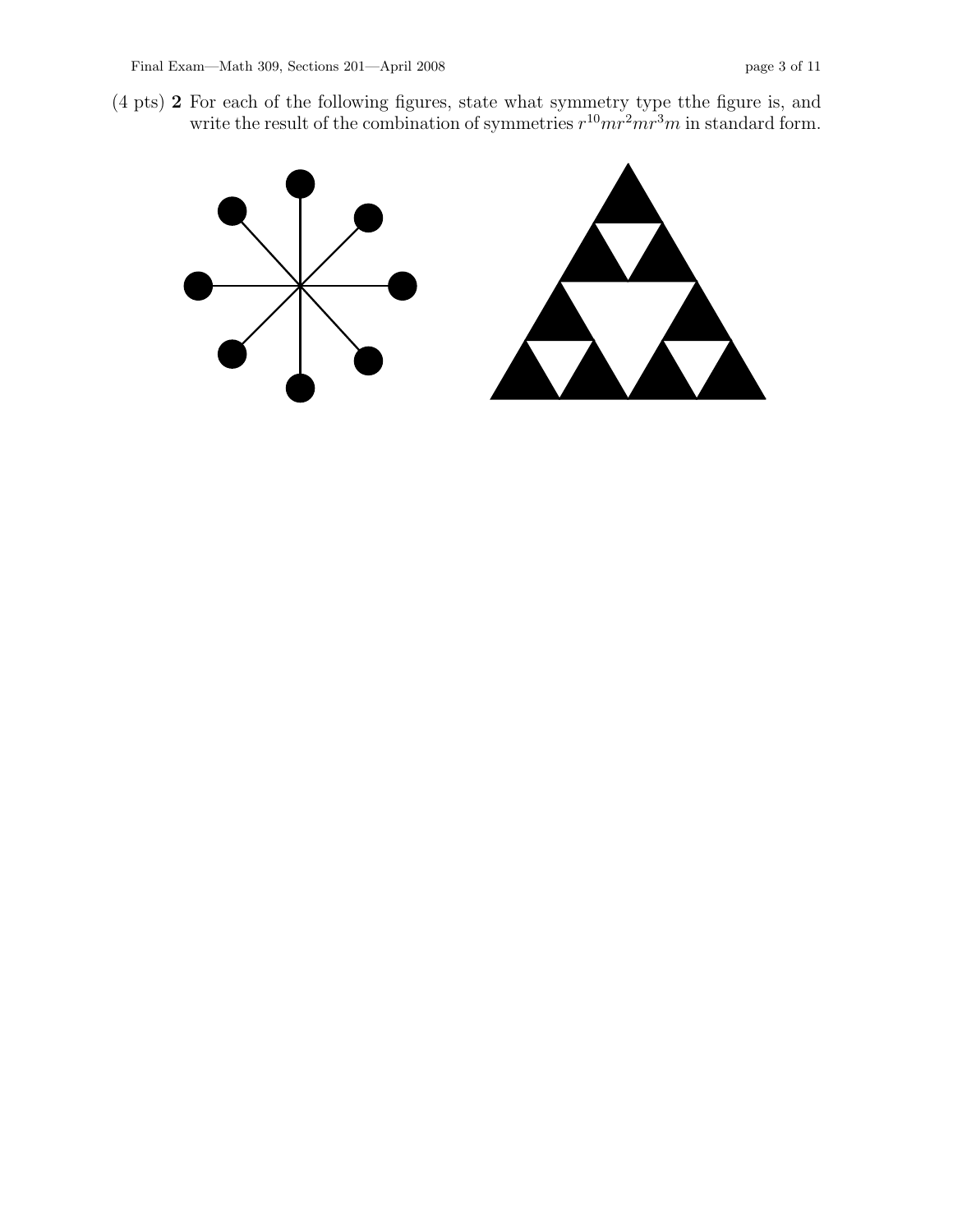- (8 pts) 3 Draw reasonably accurate sketches in each model of the hyperbolic plane to illustrate the following in the hyperbolic plane. Be sure to label your sketches clearly.
	- (a) The existence of multiple lines parallel to a given line  $\ell$  through a given point P:



(b) The defect of a hyperbolic triangle is proportional to its area: upper half-plane model Poincare disc model

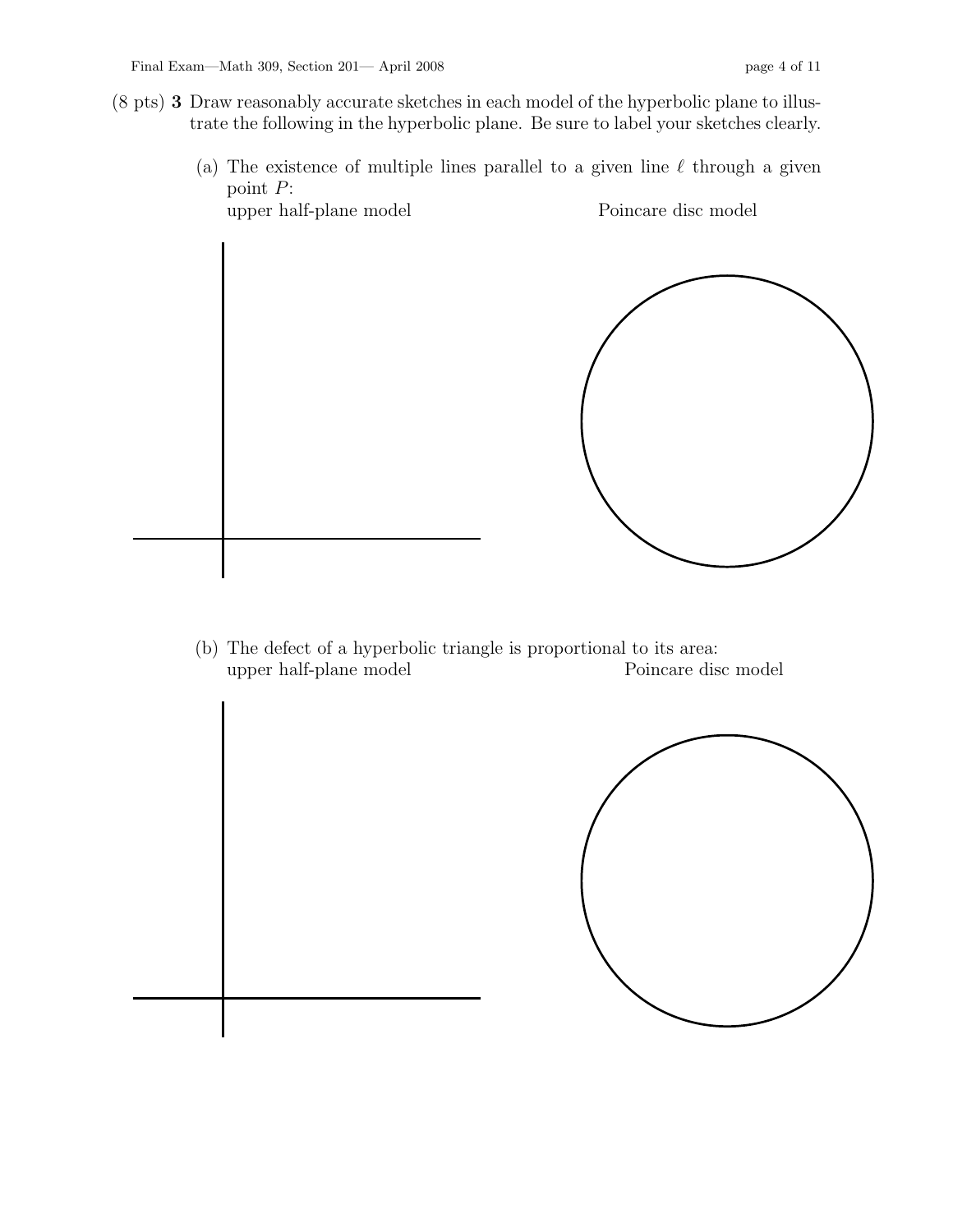- (10 pts) 4 For each potential combination of symmetries of strip patterns, either draw an example of a strip pattern with that symmetry type or state briefly why it is impossible.
	- (a) translation and rotation by  $\frac{1}{2}$  (and no other symmetries)

(b) translation and reflection in a horizontal mirror line (and no other symmetries)

(c) translation and glide reflection (and no other symmetries)

(d) translation and reflections in both horizontal and vertical mirror lines (and no other symmetries)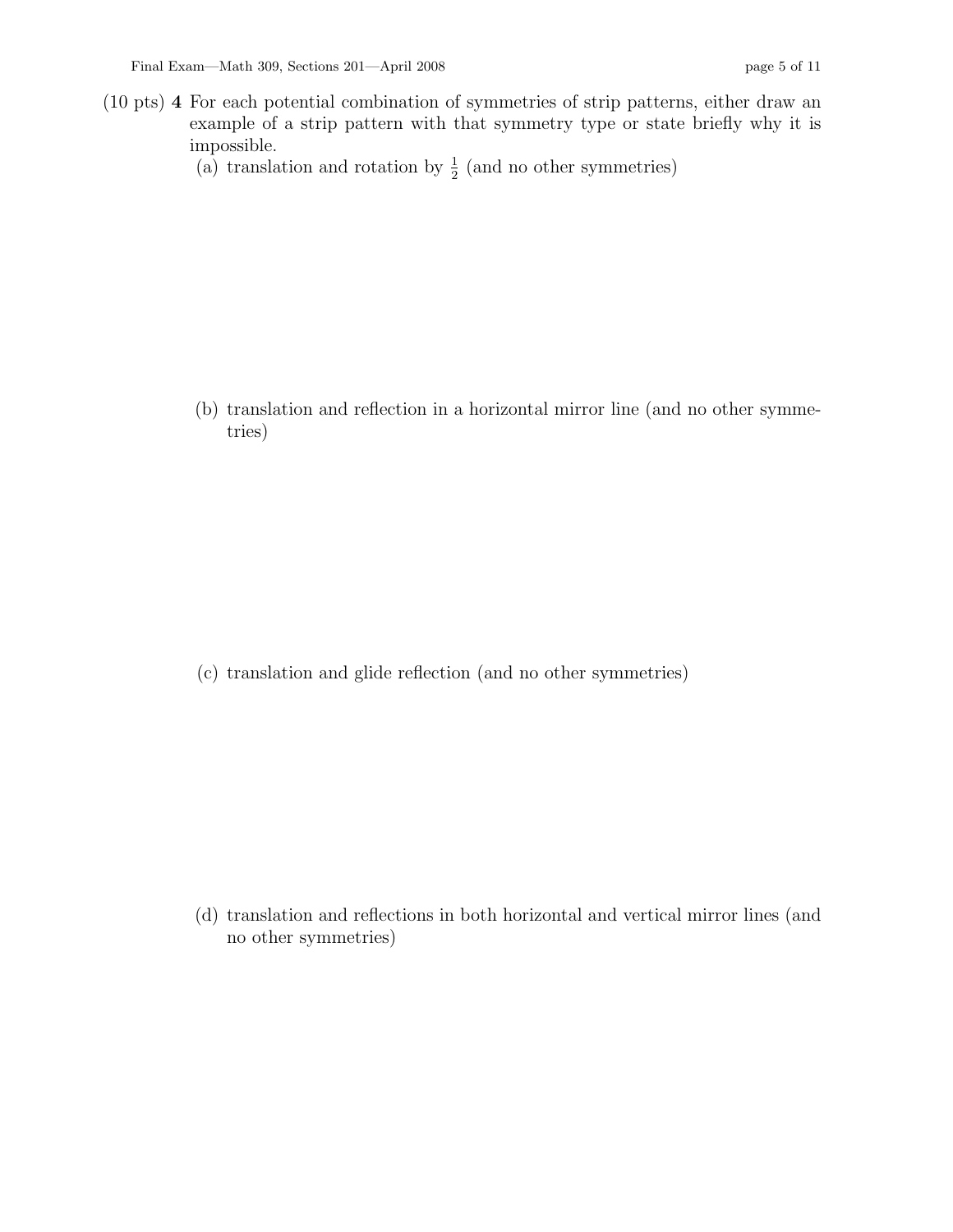(6 pts) 5 In class we talked about building higher dimensional cubes. We can also do higher dimensinal triangles. A 1-d triangle is a line segment. A 2-d triangle is the usual triangle, and a 3-d triangle is a tetrahedron. To make each triangle from the one before, we take the lower dimensional triangle and add a single point beside it in a new direction ("above"). Then we draw new edges from the vertices of the original to our new point.

(a) Sketch a 4-dimensional triangle.

(b) Fill in the following chart.

|                             | Dimension $  \#$ vertices v $  \#$ edges e $  \#$ faces $\overline{f}   \# 3$ -d solids |  |  |
|-----------------------------|-----------------------------------------------------------------------------------------|--|--|
| of triangle                 |                                                                                         |  |  |
|                             |                                                                                         |  |  |
|                             |                                                                                         |  |  |
| $\mathcal{D}_{\mathcal{L}}$ |                                                                                         |  |  |
|                             |                                                                                         |  |  |
| 3                           |                                                                                         |  |  |
|                             |                                                                                         |  |  |
|                             |                                                                                         |  |  |
|                             |                                                                                         |  |  |
| 5                           |                                                                                         |  |  |
|                             |                                                                                         |  |  |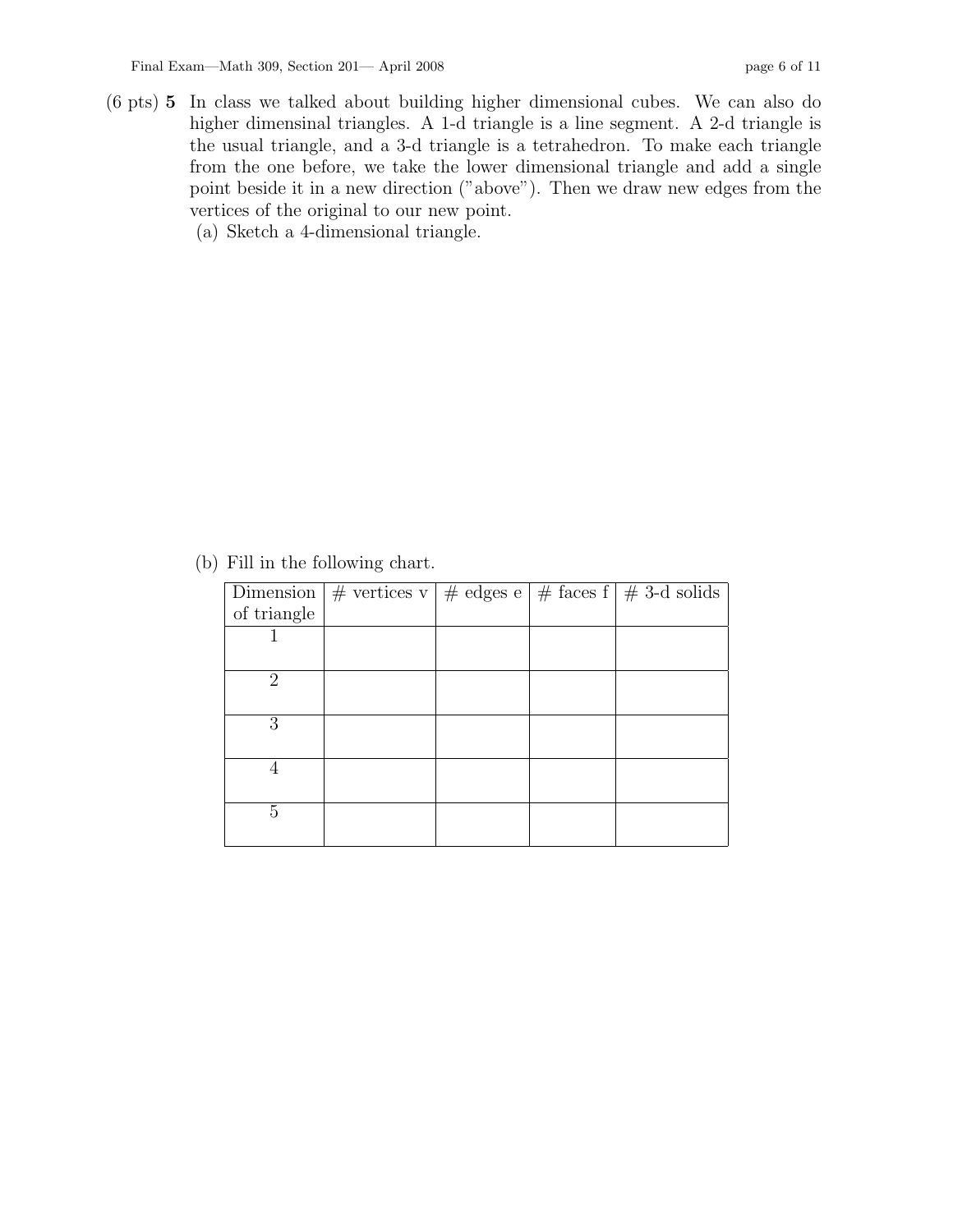## 2. Long Answer

Justify all answers, show all work and explain your reasoning carefully. You will be graded on the clarity of your explanations as well as the correctness of your answers.

(6 pts) 6 Which space is more curved, a direct sum of projective planes  $P \sharp P \sharp P$  with an area of 6, or a double torus  $T \sharp T$  with an area of 9?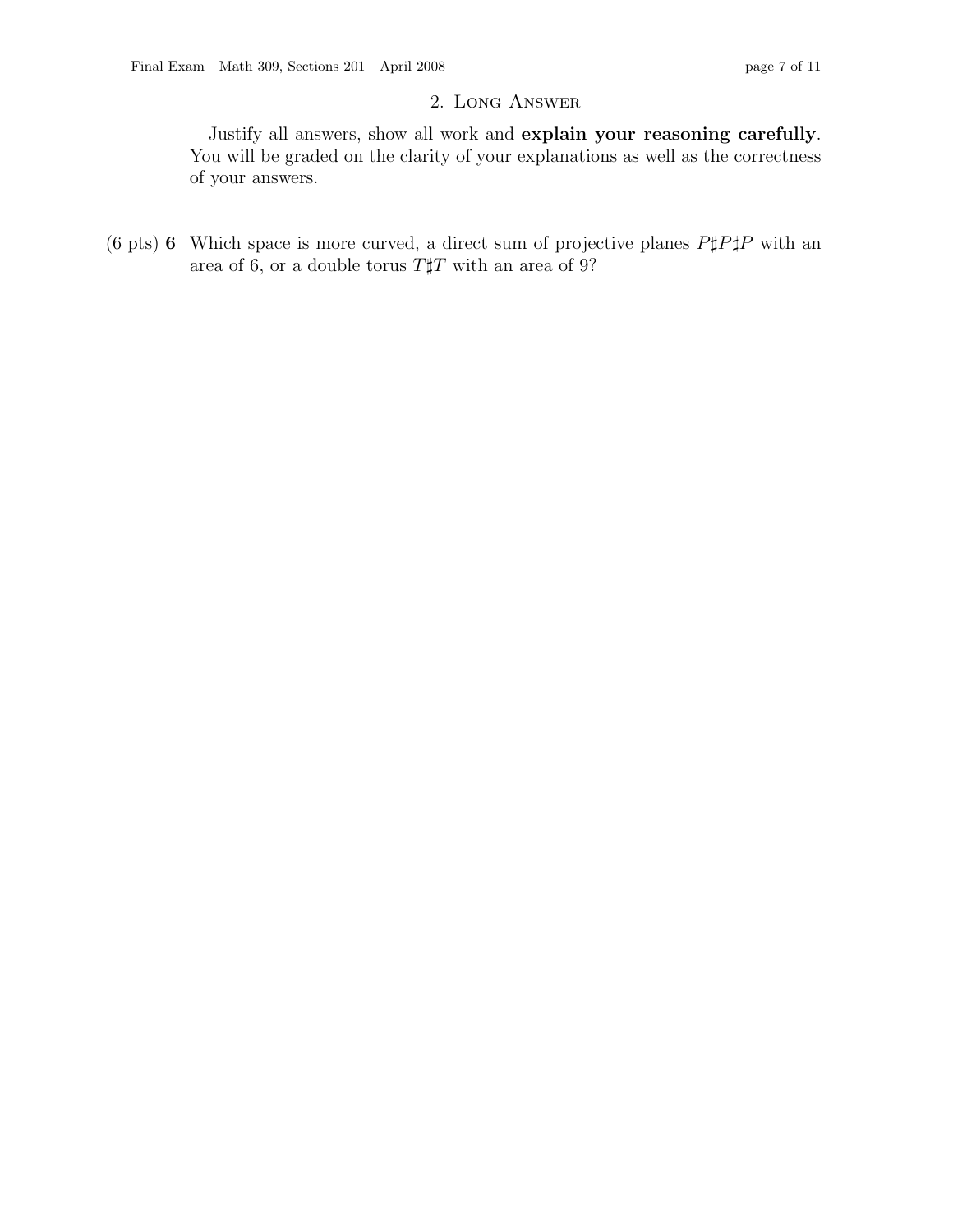(8 pts) 7 Identify the following surface.

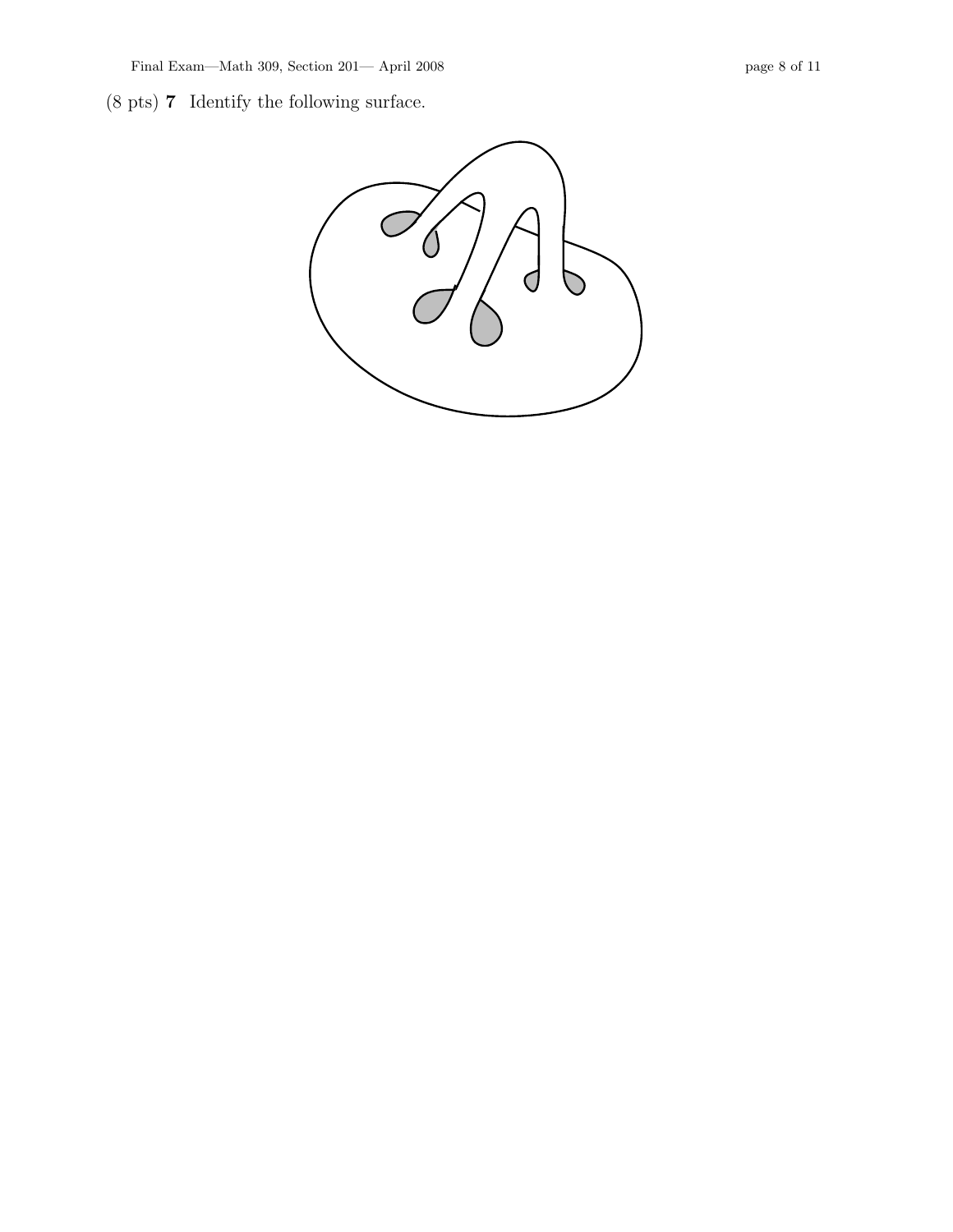(8 pts) 8 We can take any surface and add a handle to it, by cutting out two holes and gluing the handle in as shown:



(a) What is the Euler characteristic of the new surface  $S + h$  (with the handle) compared to that of the original surface S?

(b) What homogeneous geometry can be given to a Klein bottle with a handle added?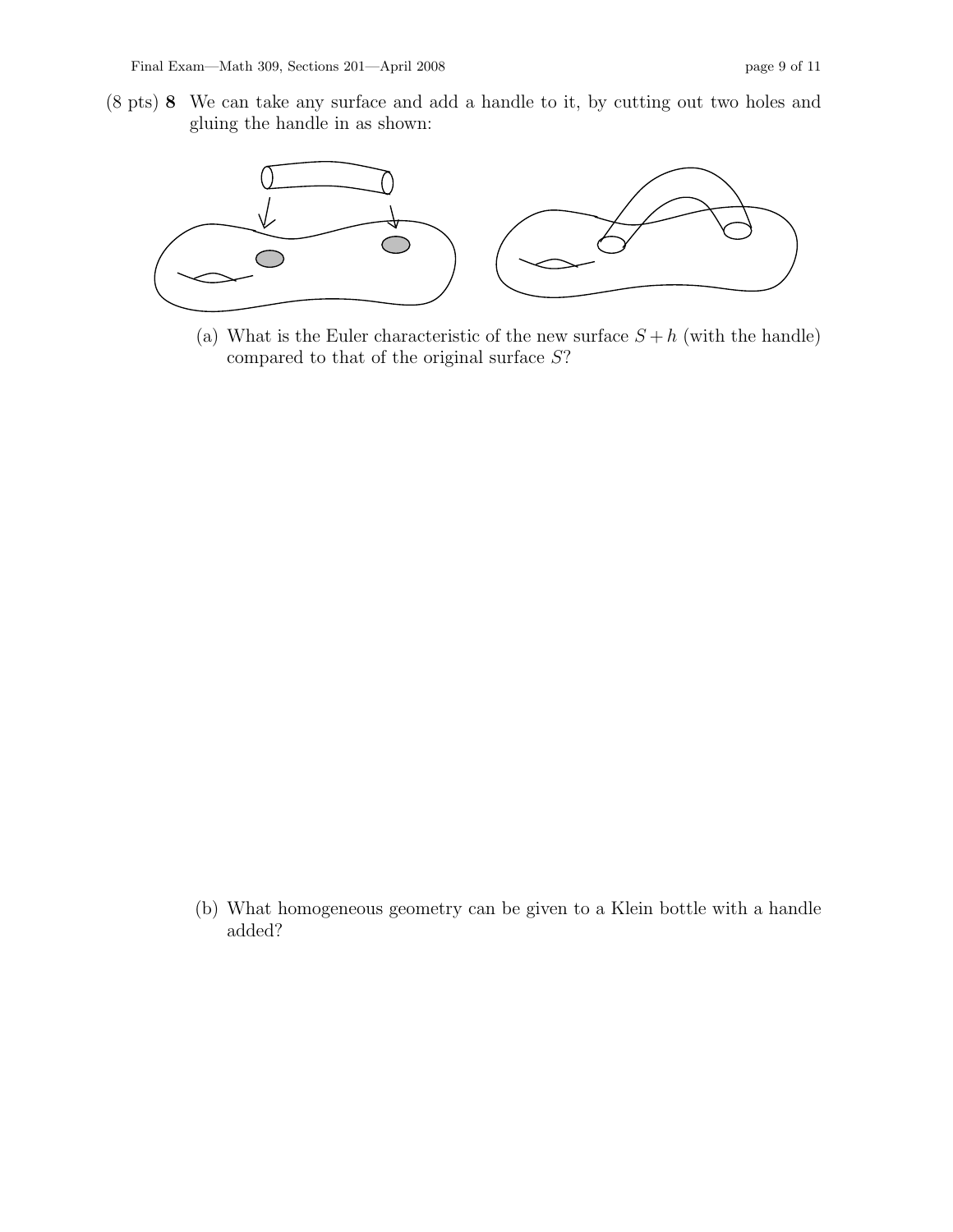(9 pts) 9 The first proof from the axioms given in Euclid's elements is the construction of an equilateral triangle on a given base.

> Given a line segment  $AB$ , there exists a circle centred at  $A$  with radius  $AB$  by Postulate 2. Similarly, there exists a circle centred at B with radius BA. Let C be the intersection of these circles; then  $AB = AC$  (since all radii of circles are equal), and  $BA = BC$  (similarly) and so  $AB = AC = BC$  and  $\triangle ABC$  is equilateral.



Comment on whether this proof is valid in spherical, hyperbolic, and taxicab geometry.